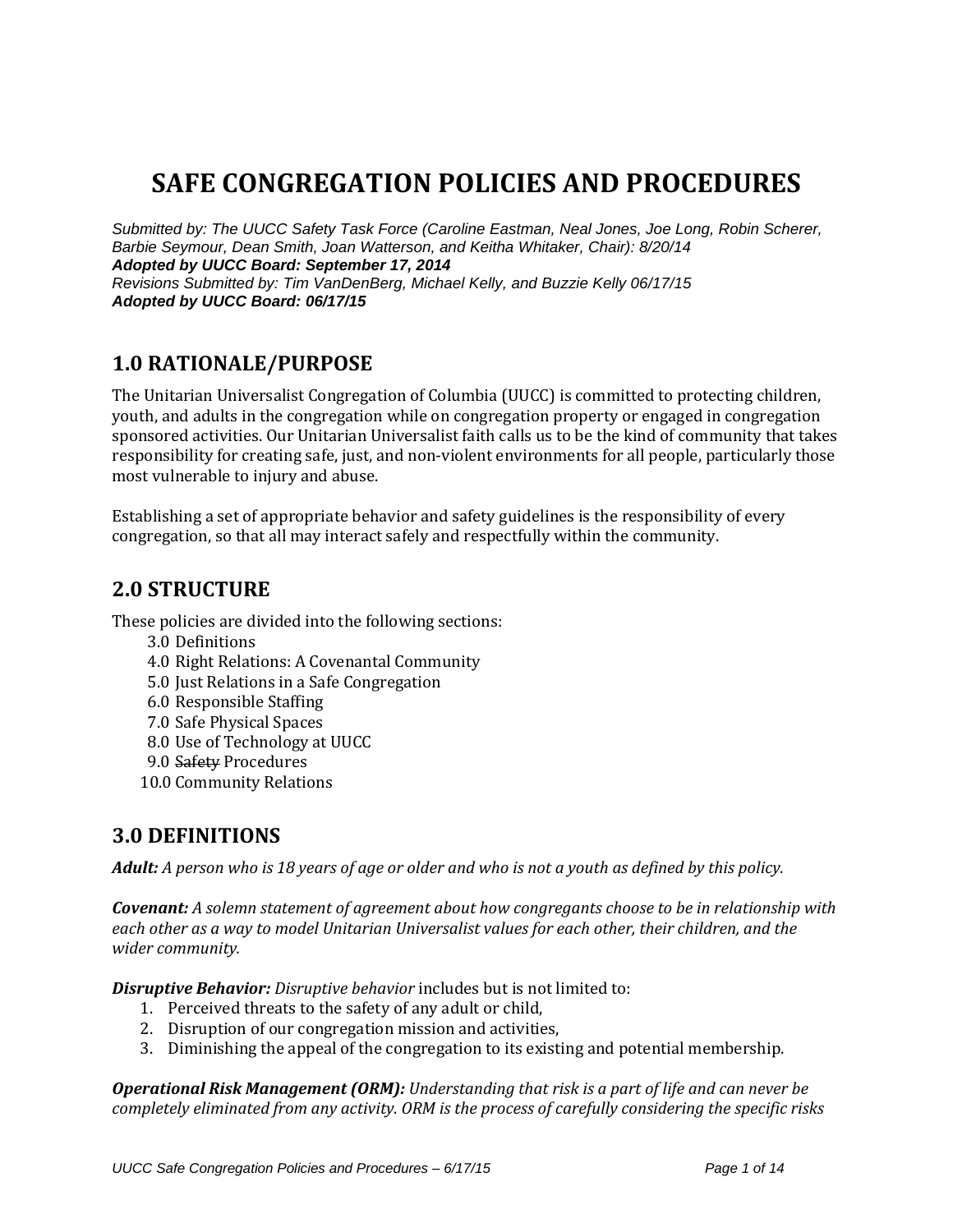*that are associated with a given activity and taking steps to mitigate those risks. Using ORM ensures that all that can be done will be done to insure safety, but recognizes that some risks will still remain and makes the participants in the activity aware of those risks and responsible for accepting these risks in order to participate.*

*Safety Hazard: Any condition, activity, or circumstance that constitutes a threat to the health or wellbeing of participants in UUCC programs.*

*Youth: An individual who is under 19 years of age and is enrolled in the CYRE program.*

## **4.0 RIGHT RELATIONS: A COVENANTAL COMMUNITY**

*Unitarian Universalism is a covenantal faith, created and sustained by relationships. We come together not around religious dogma or creed, but unite to walk together toward a vision of the Beloved Community as named in our Statement of Principles and Purposes as well as the vision that our congregation has named. How we walk together, holding and honoring our congregation's diversity, is a challenge and the value of covenant.* —Conrad Wright, "Congregational Polity and the Covenant"

- 4.1 Decision making and congregational relationships will value and exercise an ethic of right relations. (See Attachment A, "The Way We Are With Each Other – A UUCC Affirmation.")
	- 4.1.1 An ethic of right relations considers relationships when making ethical decisions.
	- 4.1.2 An ethic of right relations encourages relating and connecting in decision making or problem solving.
	- 4.1.3 An ethic of right relations understands relationships as expressions of value, commitment, purpose, and covenant.
	- 4.1.4 An ethic of right relations encourages the exercise of values in relating.
- 4.2 While honoring the worth and dignity of every individual is one of the central tenets held by our Congregation and is expressed in the Unitarian Universalist Association's Purposes and Principles, we believe that our congregation must maintain a secure atmosphere in which openness can exist. Our Congregation strives to be an inclusive community, affirming our differences in beliefs, opinions, and life experiences.

Concern for the safety and well-being of our Congregation as a whole must be given priority over the privileges and inclusion of a particular individual. When any person's physical and/or emotional well-being or freedom to safely express his or her beliefs is threatened, the source of this threat must be addressed firmly and promptly.

In order to address behavior that compromises the health of this Congregation, our actions as a people of faith must reflect this emphasis on personal safety and security. To that end this Congregation has adopted a *Policy Regarding Disruptive Behavior* and *Safety Policies and Procedures for Children and Youth Served.*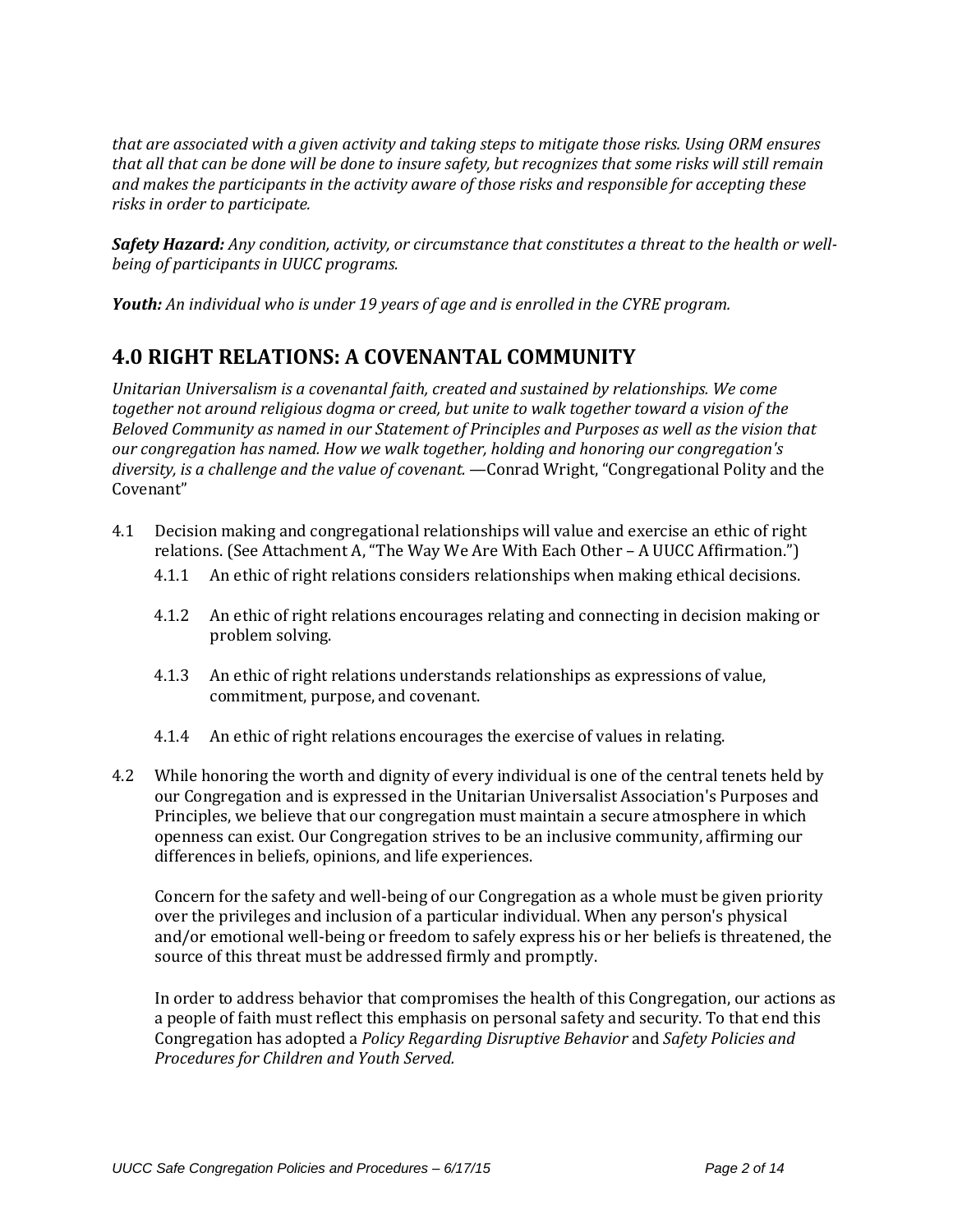# **5.0 JUST RELATIONS IN A SAFE CONGREGATION**

Together we share our faith and order our lives aware of the differences that unite us. We look to our seven Unitarian Universalist Principles as a point of common reference. Our Principles give substance and depth to the comfort and safety that congregants feel in our faith communities; they shape contexts that encourage risk-taking, authenticity, and vulnerability and support honest religious journeying.

- 5.1 Just relations in a safe congregation rely on UU Principles and the following elements:
	- 5.1.1 Acknowledging: Making a person feel heard and affirmed in their worth.
	- 5.1.2 Compassion: The ability to recognize the suffering of another person.
	- 5.1.3 Truth-telling: Looking at all of a person's circumstances and all dimensions of a particular problem or incident.
	- 5.1.4 Protection: Accepting what has occurred and taking action.
	- 5.1.5 Restitution: Renewing right relations and patching broken wholeness.
	- 5.1.6 Vindication: Setting one free from blame and making things right.
	- 5.1.7 Accountability: An institutional process and responsibility.
	- 5.1.8 Personal responsibility: Adult individuals are responsible for their own actions and behaviors and agree to honor and abide by the UUCC Congregational Covenant.

## **6.0 RESPONSIBLE STAFFING (INCLUDES VOLUNTEER RECRUITMENT AND SCREENING)**

- 6.1 Staff and Minister Criminal Background Checks: All staff and ministerial candidates shall submit to a criminal background check following the procedures of the Church Mutual Insurance Company. Criminal background checks for non-ministerial staff shall be conducted following the procedures in the Employee Manual. Criminal background checks for interim or settled ministerial candidates shall be conducted by the designated search committee.
- 6.2 Additional/Repeat Screening: Primary Volunteers and staff shall undergo repeat screening if absent from the Congregation community for a period of more than one year. Background checks for Primary Volunteers shall be repeated every five years and those for the Minister and staff every five years. Additional repeat screening may be requested by the DRE, Minister, or President.
- 6.3 Results obtained through a criminal background check for all Primary Volunteer applicants, for nursery staff, and other limited-hours or temporary staff working directly with children shall be reviewed ONLY by the Minister and the DRE, shall be held in confidence, and shall be filed under lock and key in the Minister's Office. The Minister and DRE shall have the discretion to disclose information revealed in a criminal background check to the extent necessary to carry out their duties.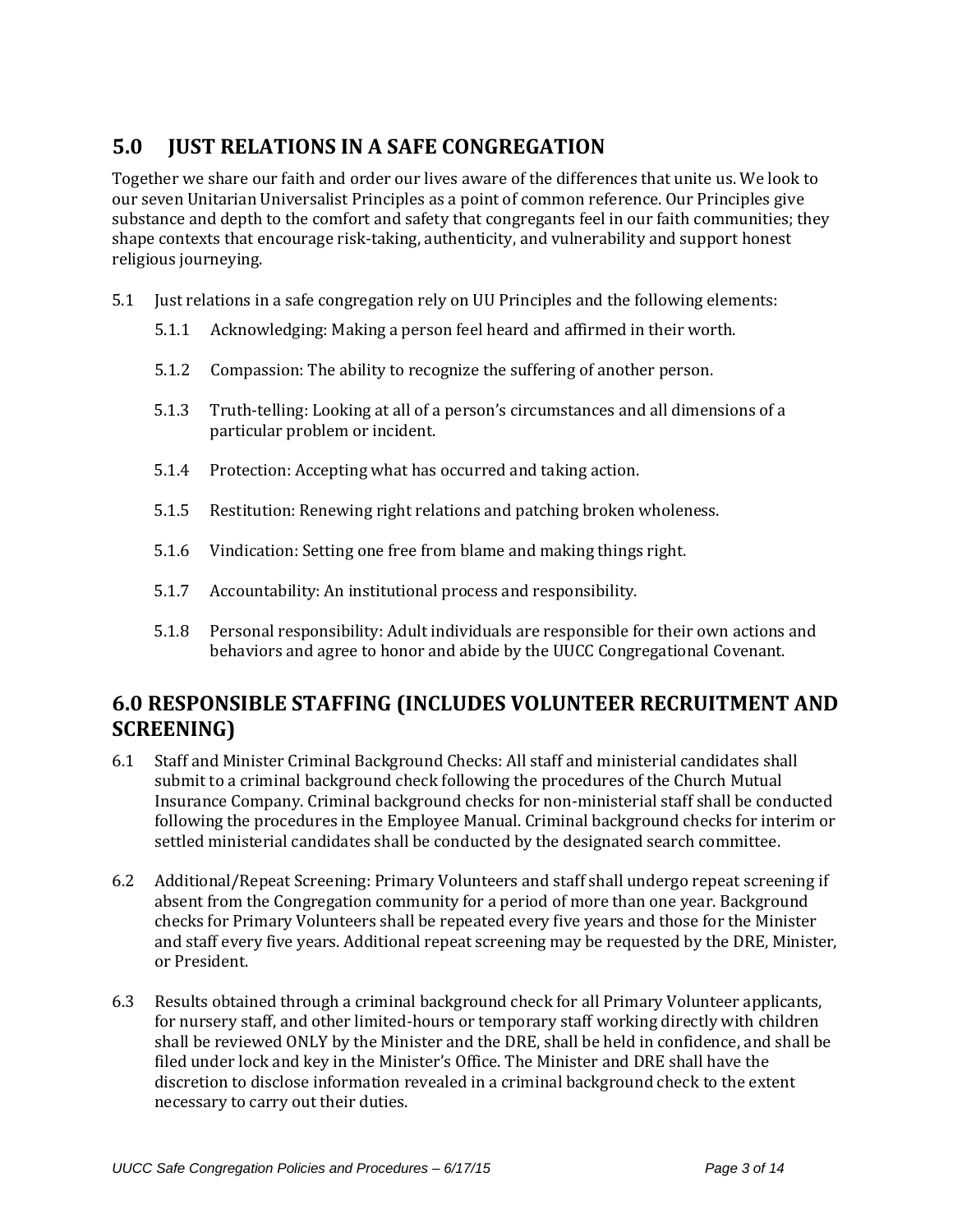- 6.4 Results from criminal background checks for other professional staff and limited-hours or temporary staff who do not work directly with children shall be reviewed ONLY by the Minister, shall be held in confidence, and shall be filed under lock and key in the Minister's Office. The Minister shall have the discretion to disclose information revealed in a criminal background check to the extent necessary to carry out ministerial duties.
- 6.5 Results from a criminal background check conducted for an interim minister candidate shall be reviewed ONLY by the President of the Board, shall be held in confidence, and shall be held under lock and key in the Minister's office prior to signing a contract with the candidate. The results of the background check (cleared/not cleared) shall be conveyed to the Chair of the Search Committee.
- 6.6 Results from a criminal background check conducted for a settled minister candidate shall be reviewed ONLY by the President of the Board after the candidate is announced to the Board by the Search Committee and shall be held in the strictest confidence. If the candidate is called by the Congregation, the results of the background check shall be filed under lock and key in the Minister's office.
- 6.7 The Treasurer shall be bonded as required by the Bylaws 7.5(d).

## **7.0 SAFE PHYSICAL SPACES**

- 7.1 Injury or Safety Incident Notification: Any adult who witnesses or becomes aware of an incident that could have or did result in an injury to any individual shall immediately complete a UUCC Incident Report (Attachment B) and shall promptly notify the DRE, Minister, or President, who shall receive the report. The DRE, Minister, or President shall notify the Congregation's general liability insurer in accordance with the insurance policy.
- 7.2 Proper Repair and Function of Equipment and Facilities: The Chair of the Buildings and Grounds Committee shall ensure that equipment and facilities used in UUCC activities are in proper condition for their intended use. Equipment and facilities shall not be used for other than their intended purpose.
- 7.3 UUCC acknowledges that creating safe and usable spaces for all is a work in progress. Individuals are encouraged to bring their ideas and concerns, including access and safety issues, to the attention of the Board of Trustees of UUCC at any time.
- 7.4 UUCC will not tolerate disruptive behavior. Suspected incidents of disruptive behavior shall be reported and documented. Reported incidents will be investigated, and confirmed incidents of disruptive behavior may result in a warning, suspension, or expulsion from the UUCC. All findings will be treated as confidential information, with limited access by only those required to participate in the policy. Any individual(s) expelled may be reinstated.

### **8.0 USE OF TECHNOLOGY AT UUCC**

8.1 UUCC Property: UUCC computers and electronic equipment may only be operated by or under the direct supervision of a member of the UUCC staff, of the Technology Services Committee,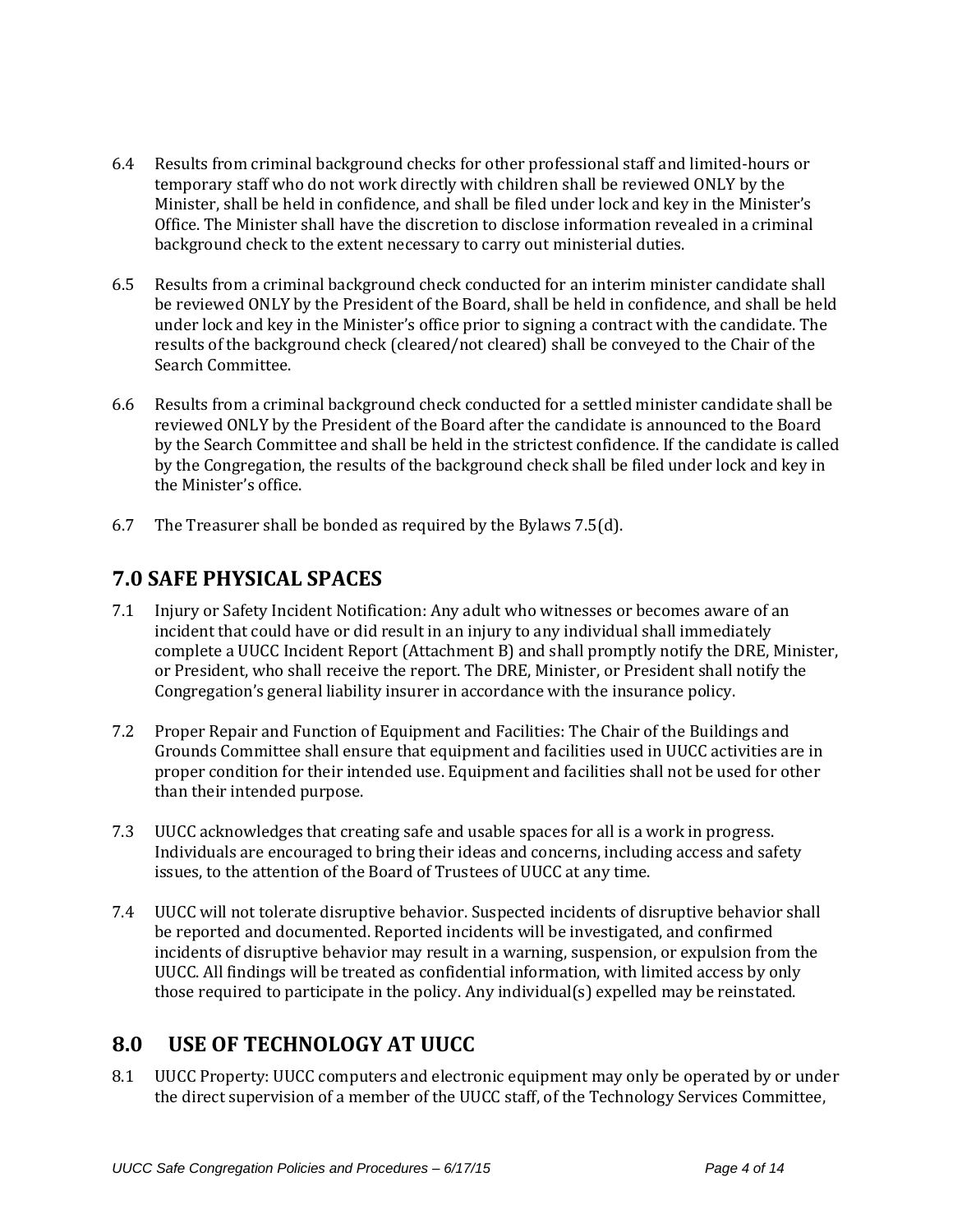of the Finance Committee, or of the Board. UUCC computers and electronic equipment may not be used to intentionally access, download, or otherwise view or use material that contains any content that might be illegal or might subject UUCC to liability. UUCC computers and electronic equipment may not be used to download and copy material protected by copyright without the express written consent of the author or copyright holder.

- 8.2 Personal Computers and Electronics: Members of the UUCC community may bring personal computers or electronic equipment to UUCC. UUCC is not responsible for destruction, damage, or theft of personal computers or electronic equipment, and the owner brings such to UUCC at his or her own risk. Such computers and electronic equipment must be free of any material that contains any content that might be illegal or might subject UUCC to liability and may not be used to access, download, or otherwise view or use such material while at UUCC.
- 8.3 Video Ratings: Written consent of parents and guardians must be obtained before showing movies, videos, or video games with ratings other than G (movies), E (video games), TV-Y or TV-E (television programs) at UUCC events where children and youth are likely to be present. For events sponsored or organized by a group other than CYRE, it is the responsibility of the committee, group, or organizer of the event to obtain written consent, not the responsibility of the DRE or CYRE Committee.
- 8.4 Social Media: UUCC staff and volunteers may communicate with members of the UUCC Community, including children and youth, through electronic and social media. UUCC staff and volunteers shall refrain from engaging in any inappropriate behavior in any form, including such that is likely to be viewed or used by children or youth. Inappropriate behavior includes that of a violent, sexual, or profane nature; abuse of, or the promotion of underage use of, alcohol, tobacco, or drugs; and bullying or harassment. All posts, including announcements, comments, and photographs, on any UUCC sponsored social media site are subject to the review of, and removal by, the staff member, Board member, or other person designated as the moderator for the site. Complaints regarding activities on non-UUCC sponsored social media sites will be addressed in accordance with the Policy on Disruptive Behavior.
- 8.5 UUCC Website and Online Publications: The UUCC website and other online publications shall be used for the sole purpose of promoting the services, activities, events, accomplishments, associations, affiliations, and facilities of the Congregation and shall not be used for promotion of interests of individuals or private or public entities. UUCC will endeavor to protect personally identifiable information (PII), including but not limited to, refraining from publishing home addresses, dates of birth, social security numbers, driver's license numbers, health information, financial information, account numbers, and names of minors online. Only office email addresses and telephone numbers of staff will be published on the UUCC website and other online publications. Personal email addresses and home telephone numbers of individuals will only be published online with express, written consent. A photograph or video recording of a minor will not be published online without the express, written permission of the minor's parent or legal guardian. The Chair of the Technology Services Committee shall be responsible for ensuring that the content of the UUCC website and other online publications conform to this policy.

### **9.0 PROCEDURES**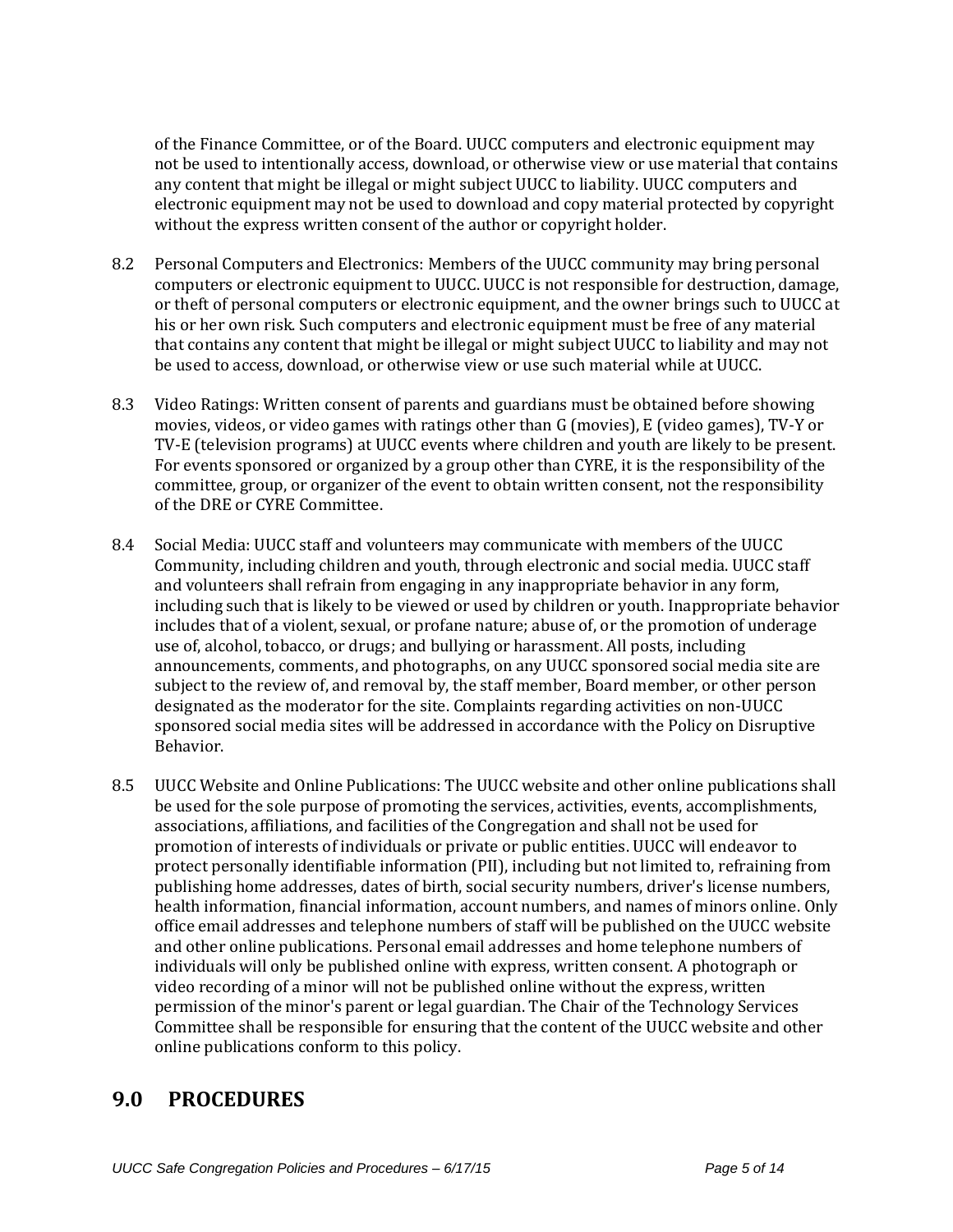- 9.1 UUCC shall comply with the safety procedures outlined in the Safety Code (Attachment C).
- 9.2 Inspection of Building and Grounds for Safety Hazards: Whenever an activity is conducted at the congregation, the person or group responsible for the activity is responsible for the inspection.
- 9.3 Emergency Procedures:
	- 9.3.1 For any disturbance on UUCC's property call 911 immediately and follow the UUCC Protocol for Any Disturbance on the UUCC (Attachment D.). The Minister, or the service leader in the Minister's absence, will determine any direct action taken.
	- 9.3.2 In case of emergency requiring evacuation of the building, adults should assist children, the elderly, and the disabled in exiting the building at the nearest exit in a safe and effective manner. Such emergencies include circumstances such as fire, gas leak, active shooter, or bomb threat. Under no circumstances should anyone remain in the building in an emergency that warrants evacuation to assist an individual who refuses to evacuate.
	- 9.3.3 To the extent it is safe, congregants who evacuate the building should gather at the designated rally point. The designated rally point is the southeast corner of the UUCC property, located at Heyward Street farthest from the building.
	- 9.3.4 In the event of an emergency in which evacuation cannot be done safely, adults should assist children, the elderly, and the disabled in sheltering in place and taking steps to make their location known to emergency personnel.
	- 9.3.5 UUCC will take reasonable steps to periodically prepare members and employees for responding to emergency situations, including dissemination of information about emergency preparedness as appropriate.
- 9.4 Concealed Weapons:
	- 9.4.1 State law prohibits carrying of concealable weapons on church property without the express consent of church officials, except for designated emergency personnel.
	- 9.4.2 It is the policy of UUCC that church officials will not give permission for the carrying of concealable weapons on church property except in emergency situations.
- 9.5 Alcohol: All applicable state laws regarding the use of alcohol must be observed. In addition, at the conclusion of any UUCC event at which alcohol is served, all alcohol must be removed from the premises.
- 9.6 Disruptive Behavior
	- 9.6.1 Reporting/Documentation
		- 9.6.1.1 Any individual may report an incident of disruptive behavior, either by filling out an Incident Report (Attachment B) or sending an email to [incidents@uucolumbia.org](mailto:incidents@uucolumbia.org) following the same format as an Incident Report.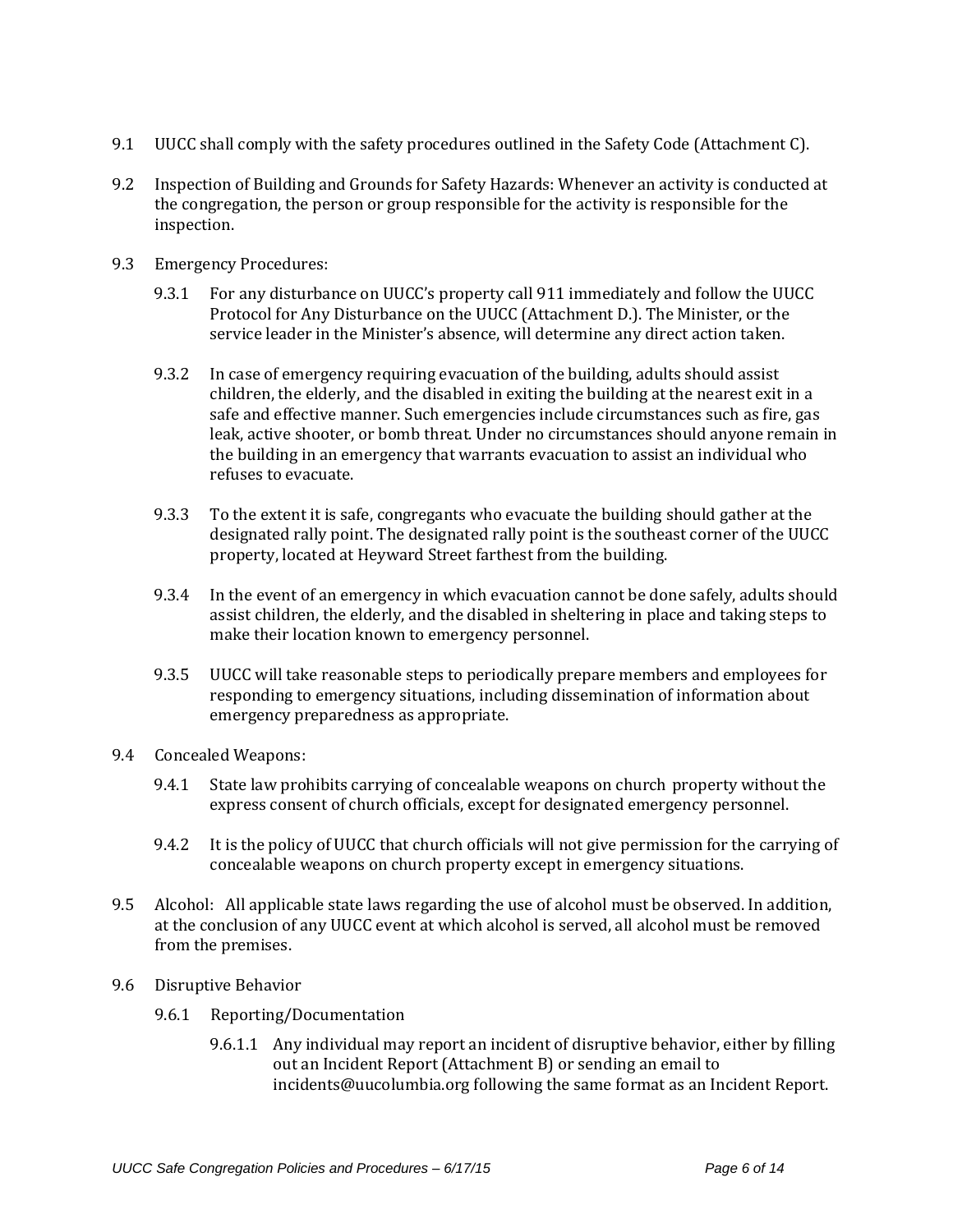If child or youth is involved, follow the Instructions in the Safety Policy and Procedures for Children and Youth Served.

- 9.6.1.2 The Minister shall collect Incident Reports relating to disruptive behavior and immediately refer them to the Shared Ministry Committee (SMC). In the absence of a SMC, an ad hoc committee will be identified by the Board President and the Interim Minister.
- 9.6.1.3 The SMC will inform the Board President at the beginning of the process.

#### 9.6.2 Adjudication

- 9.6.2.1 The SMC will investigate all reports including conducting an interview with the person(s) involved. A written final report of the SMC (including the initial Incident Report and all investigations and findings) will be kept in a secure file to which only the Minister and Board President have access. The Executive Committee shall be kept informed of the progress and decisions made.
- 9.6.2.2 The response will be decided on a case-by-case basis. However, three levels of action/response to verified disruptive behavior are recommended:
	- (a) Level One The SMC shall inform the Minister of the specific nature of the problem, and either the Minister or a member of the SMC shall meet with the offending person(s) to communicate the concern.
	- (b) Level Two The offending person(s) is excluded from specific activities of the congregation for a limited period of time, with reasons and the conditions of return written and made clear (with a copy going to the offender and one kept in a secure file).
	- (c) Level Three The offending person(s) is permanently excluded (expelled) from church premises and all activities of the congregation. If it is decided that expulsion will take place, a letter will be written and sent by the Minister to the individual, outlining the expulsion, the individual's rights, and any possible recourse. Only the Board of Trustees shall have the authority to expel an individual.
- 9.6.2.3 All individuals involved will be kept informed in a timely manner of the steps being taken to deal with the person(s). In addition, the Minister may offer individual or group counseling to any congregation members who have been adversely affected by the disruptive behavior.
- 9.6.3 Reinstatement: A decision to expel a person may be appealed to the Board of Trustees. Such an appeal must be submitted in writing to the President. The Board shall decide whether or not to gather additional information. In such cases, the decision of the Board of Trustees regarding expulsion shall be final. If necessary, legal action will be taken to ensure that the individual complies with the expulsion.

#### **10.0 COMMUNITY RELATIONS**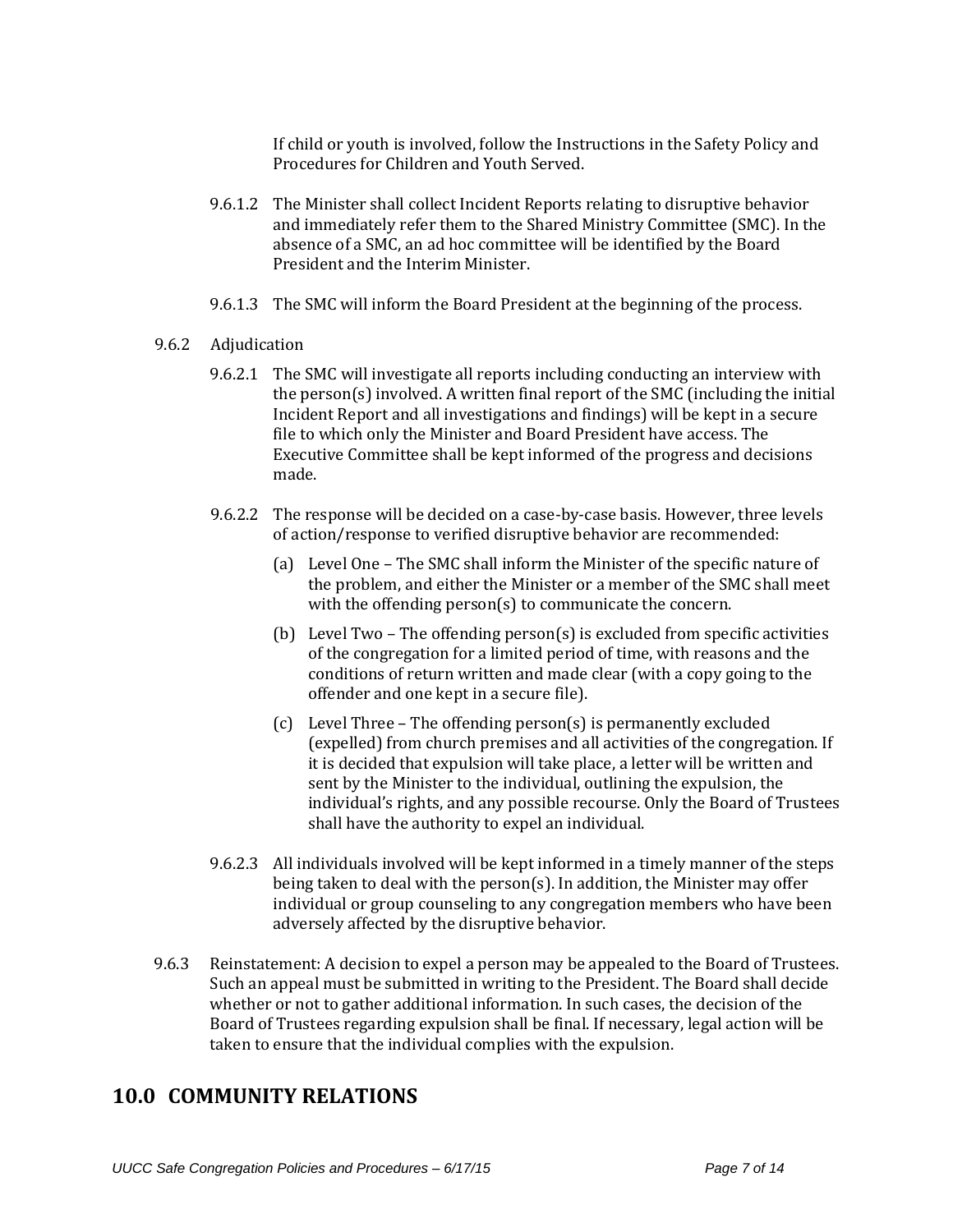In order to cultivate and encourage good community relations UUCC both participates in community activities and invites community groups to rent UUCC facilities for group meetings and activities.

- 10.1 All UUCC activities and events and all rentals by Members and non-members must be scheduled on the Administrator's master calendar.
- 10.2 Groups that want to use UUCC facilities must demonstrate that the group's activities are in accord with UUCC principles and abide by the rules outlined in the Application for Use of UUCC Facilities.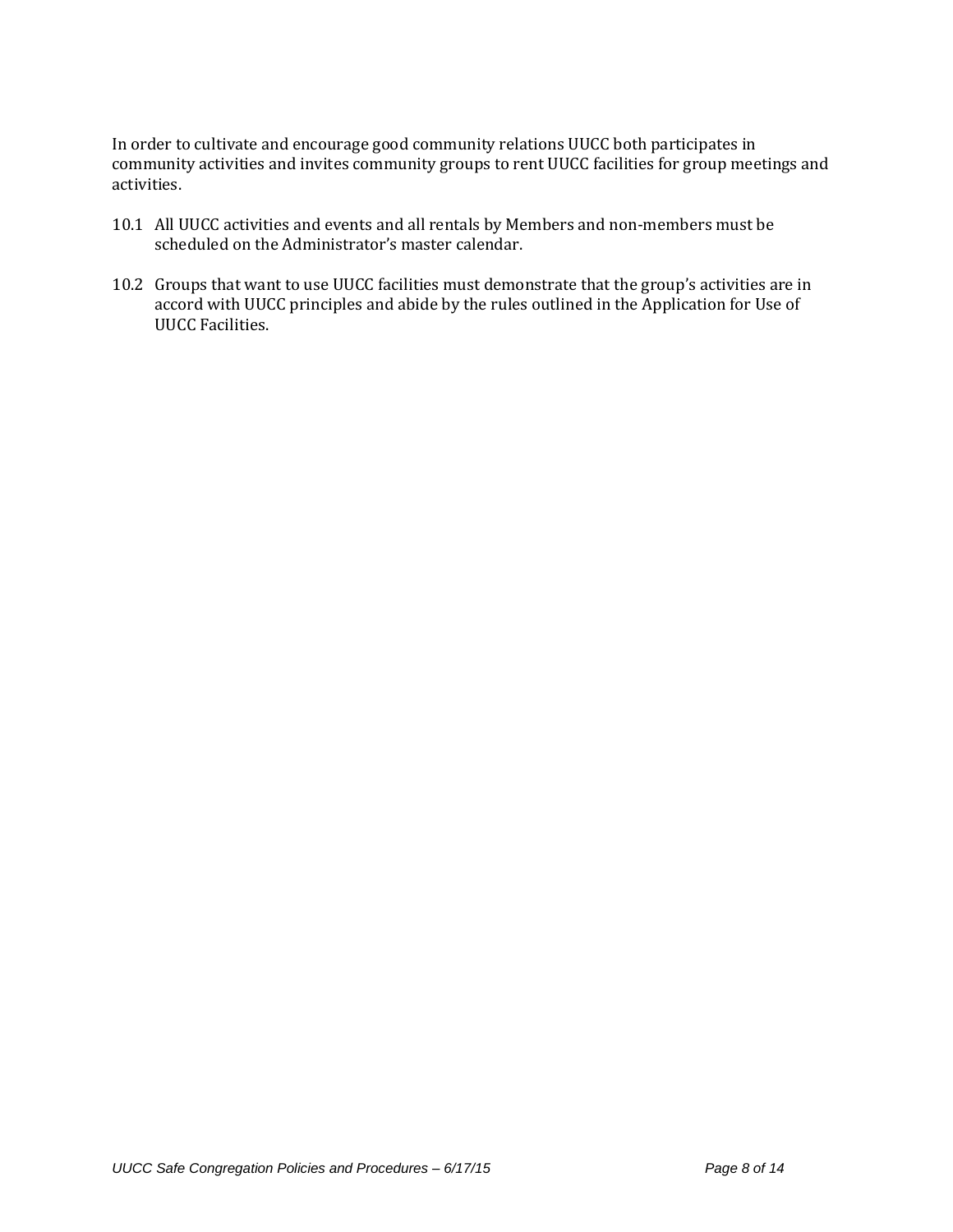# Attachment A

# **THE WAY WE ARE WITH EACH OTHER – A UUCC AFFIRMATION**

*We* will make ours a positive, welcoming environment -- one that includes the diverse perspectives of our spiritual community and builds a sense of connectedness.

*We* will practice direct communication in all facets of UUCC life, using the power of our words to work toward solutions rather than additional problems. We will refrain from spreading hearsay.

We will nurture each other's spiritual and personal growth by entering into conversations and interactions with compassion, deep listening, and respect for differences of opinion without judgment.

*We* will value and express appreciation for each contribution, whether it is time, money or effort.

*We* will acknowledge conflicts, address them openly and honestly, and resolve them as close to their source as possible, using mediation if necessary.

**We** will practice forgiving each other and ourselves.

Unitarian Universalist Congregation of Columbia February 9, 2003 **Renewed October 2, 2005**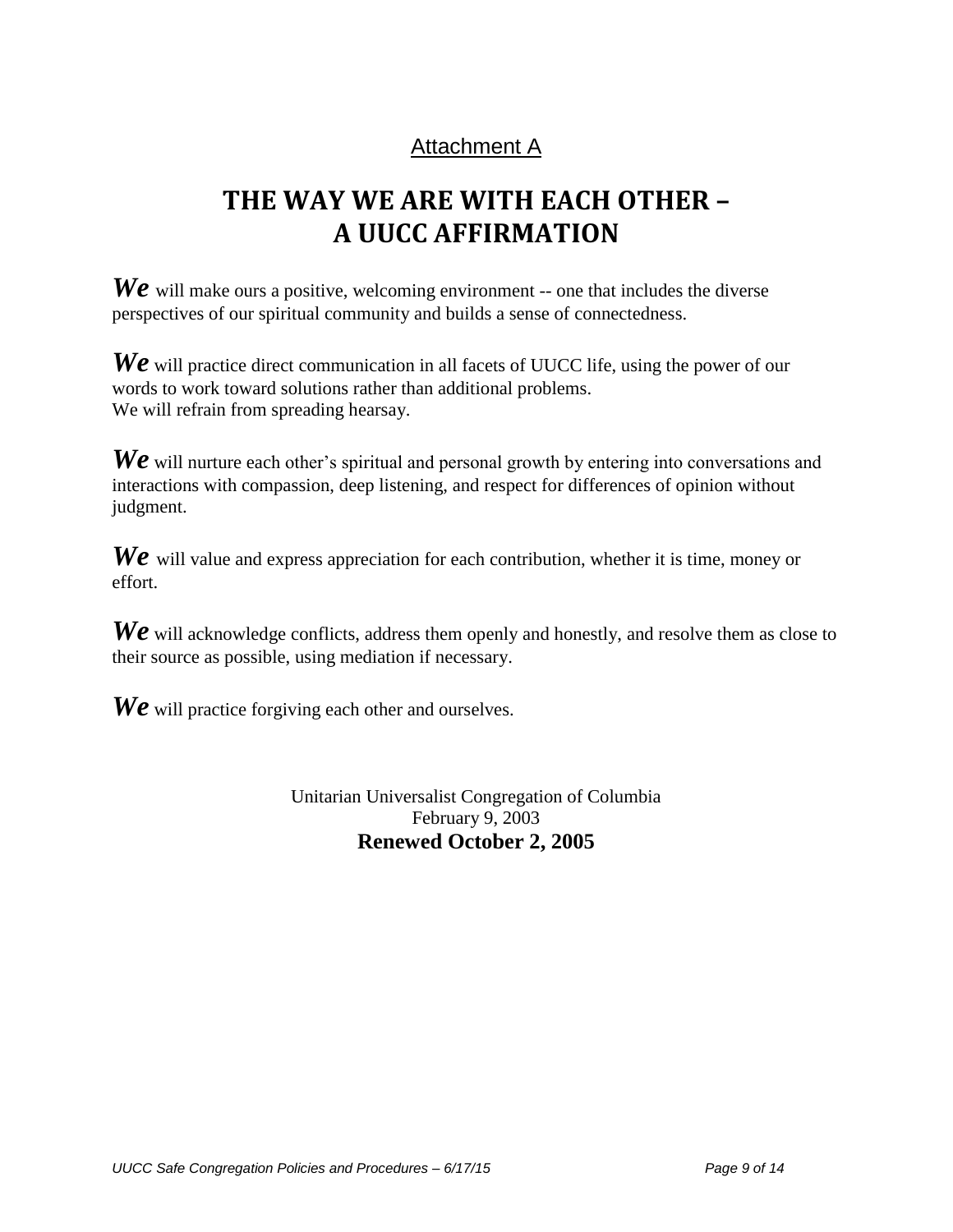### Attachment B

## **INCIDENT REPORT**  OF INJURY, ILLNESS OR DISRUPTIVE BEHAVIOR

Use this form to document all incidents by anyone on UUCC property or participating in a UUCC activity. Disruptive behavior includes but is not limited to: (1) Dangerous acts, such as perceived threats to the safety of any adult, child or youth, such as physical or verbal abuse, threats of bodily harm, or other inappropriate behaviors; (2) Disruption of our congregation mission and activities; or (3) Offensive acts that would diminish the appeal of the congregation to its existing and potential membership through unwanted advances, harassment, and abusive or inappropriate language. *Please print neatly.*

| Indicate the type(s) of incident being reported: |                                                                          |                       |                                                                                                                                  |
|--------------------------------------------------|--------------------------------------------------------------------------|-----------------------|----------------------------------------------------------------------------------------------------------------------------------|
| $\Box$ injury                                    | $\Box$ illness                                                           | $\Box$ disruptive act |                                                                                                                                  |
| of this page if additional space is needed:      |                                                                          |                       | Description of Incident (who, what, when, where, why). Include sequence of events and persons involved. Use back                 |
|                                                  |                                                                          |                       |                                                                                                                                  |
|                                                  |                                                                          |                       |                                                                                                                                  |
|                                                  |                                                                          |                       |                                                                                                                                  |
|                                                  |                                                                          |                       |                                                                                                                                  |
|                                                  |                                                                          |                       |                                                                                                                                  |
|                                                  |                                                                          |                       |                                                                                                                                  |
|                                                  |                                                                          |                       |                                                                                                                                  |
|                                                  |                                                                          |                       |                                                                                                                                  |
|                                                  |                                                                          |                       |                                                                                                                                  |
|                                                  |                                                                          |                       |                                                                                                                                  |
|                                                  |                                                                          |                       |                                                                                                                                  |
|                                                  |                                                                          |                       |                                                                                                                                  |
|                                                  |                                                                          |                       |                                                                                                                                  |
| Report submitted to:                             | $\Box$ Minister<br><b>Q UUCC Staff Person</b><br>$\square$ DRE           |                       | □ Board President<br>□ Board Member<br>□ incidents@uucolumbia.org                                                                |
|                                                  | This portion is to be filled out by the individual receiving the report: |                       |                                                                                                                                  |
|                                                  |                                                                          |                       |                                                                                                                                  |
|                                                  |                                                                          |                       | All Incident Reports shall be turned into the Minister, who will include them in a monthly Report to the Executive Committee and |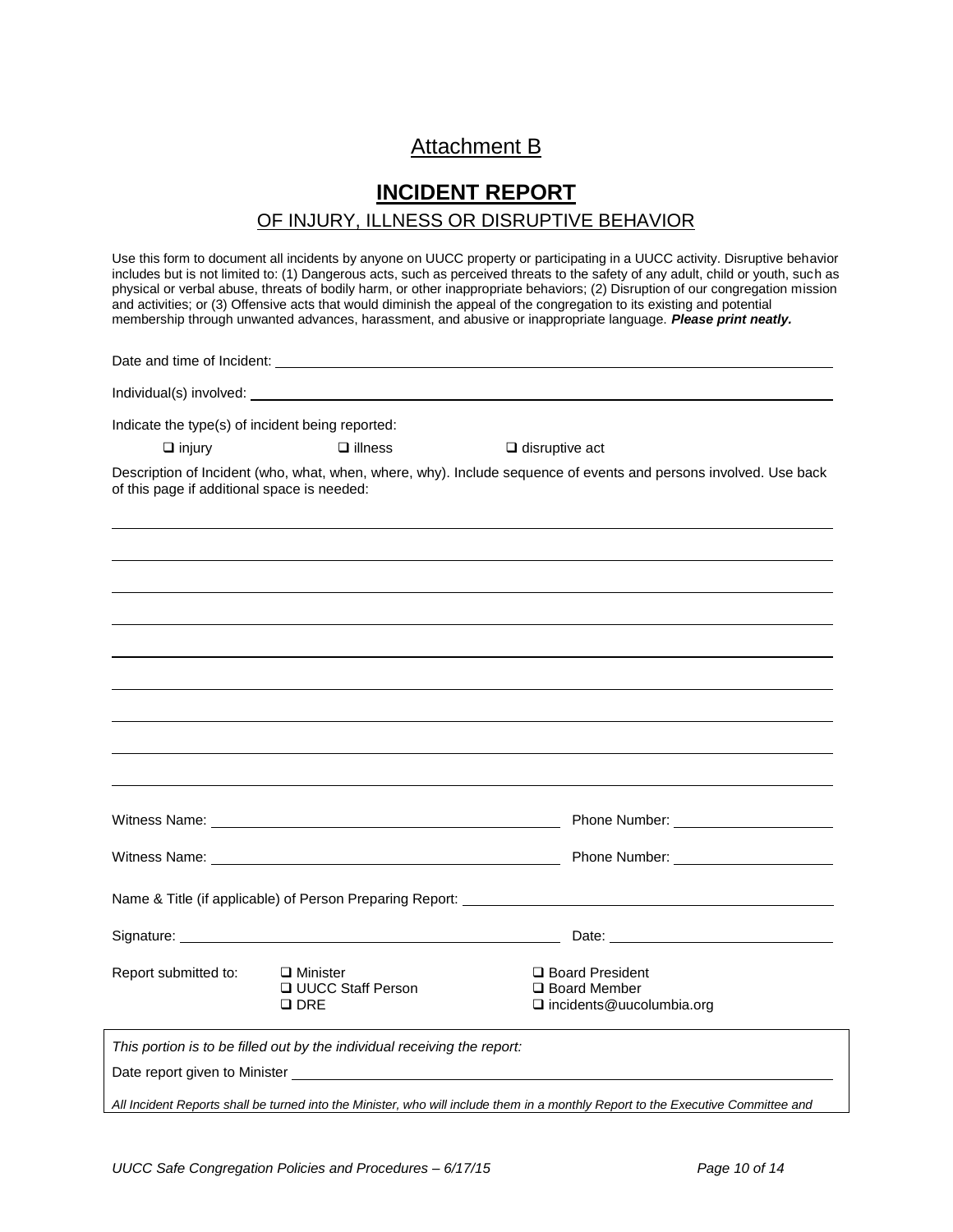*refer them to the Shared Ministry Committee for action.*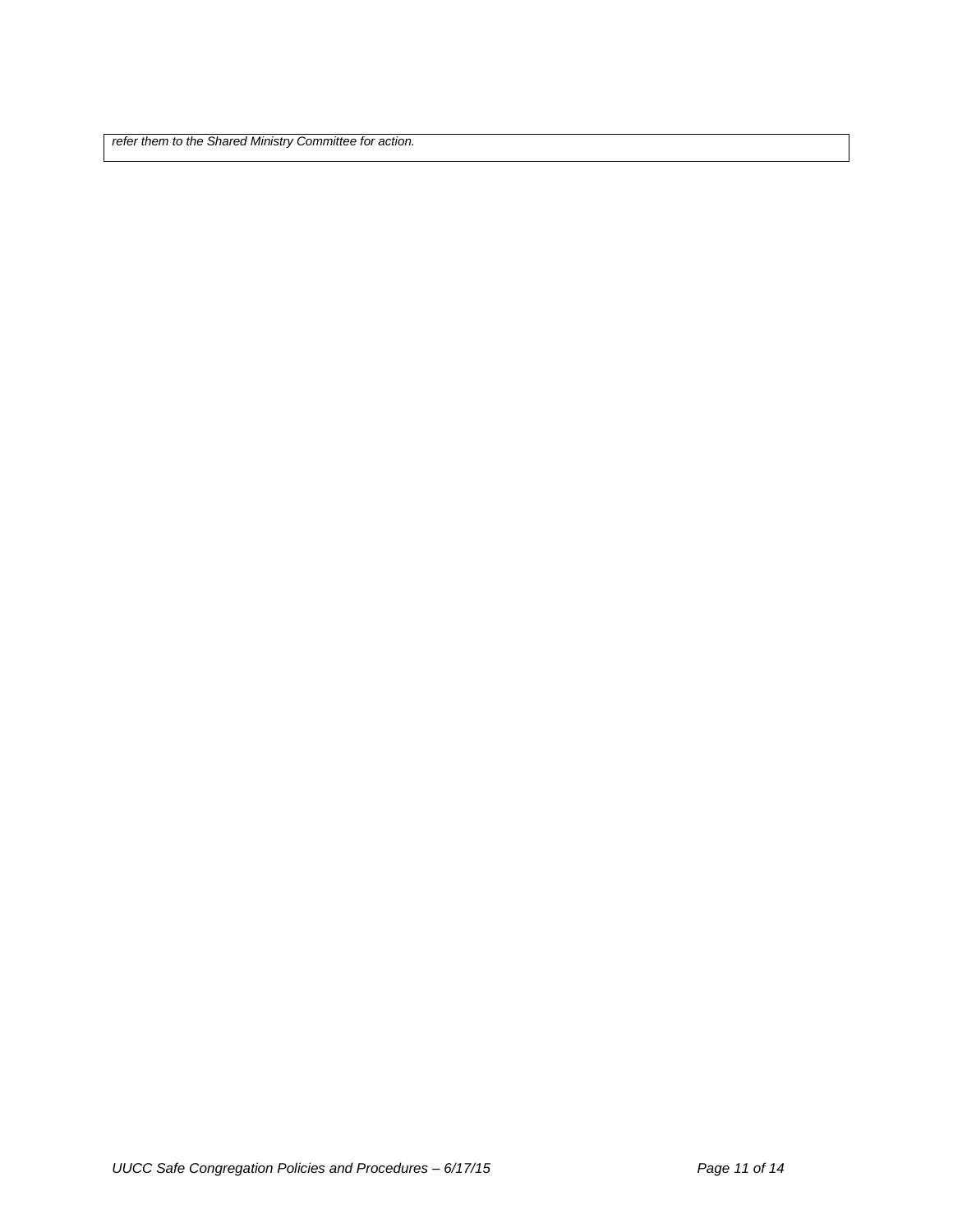# Attachment C

# **FIRE MARSHALL'S SAFETY CODE**

#### **Monitoring sanctuary as per Fire Marshall's safety code (est. 2012)**

- 1. The sanctuary's center aisle and back aisle to the foyer exit need to be 4 feet wide. This includes the center aisle of the alcove and the aisle along the Art Exhibits wall. Observe spacing as per the Fire Marshall's code.
- 2. All exit aisles and the room divider behind alcove seating should be kept 4 feet wide for the handicapped with walkers and in wheel chairs.
- 3. All chairs need to be locked (ganged) together with sufficient room between rows for people to pass through.
- 4. No seats along the back wall of the sanctuary should be within 4 feet of the double doors to the foyer.
- 5. Side aisles in the sanctuary should allow for easy passage by individuals.
- 6. Exit signs should be in place above each exit door. A fire extinguisher must be visible and readily available.

#### **Monitoring the sanctuary to support the Fire Safety Code after a planned event**

At the conclusion of Coffeehouse nights and other special events, representatives from the event should check the sanctuary making sure:

- 1 All seats are locked together,
- 2. The 4-ft. aisle spacing fire safety code is maintained,
- 3. All litter and trash (clutter) is removed from the foyer, sanctuary, and social hall.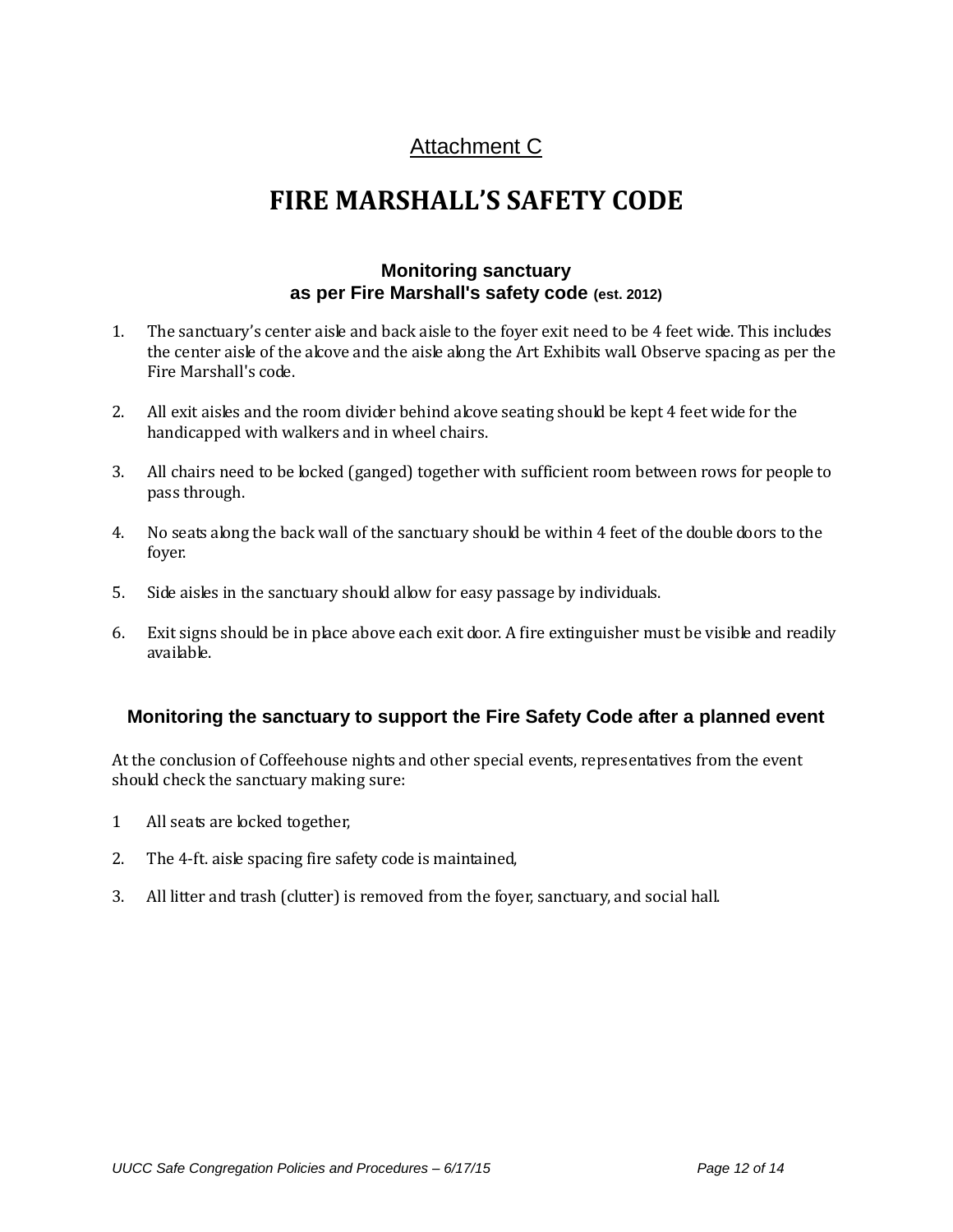# Attachment D

# **PROTOCOL FOR ANY DISTURBANCE ON THE UUCC PROPERTY**

(Source: Rev. Kenn Hurto, Lead Executive, Southern Region)

- 1. Call 911. Don't wait. If necessary, evacuate the property and ensure the safety of those present.
- 2. Confront disrupters immediately but do so in a way that reflects our values: kindness, respect along with firmness.
- 3. Notify congregational leadership as soon as possible.
- 4. Notify regional staff as soon as possible.
- 5. Consult with regional staff or the UUA public relations team as soon as possible regarding engagement or follow-up with the media.
- 6. Formally inform the congregation what has transpired as soon as practicable.
- 7. Engage the congregation's pastoral care team as appropriate.
- 8. If the disruption has been severe, with fear or actual harm to parishioners, contact field staff and the UUA trauma team.